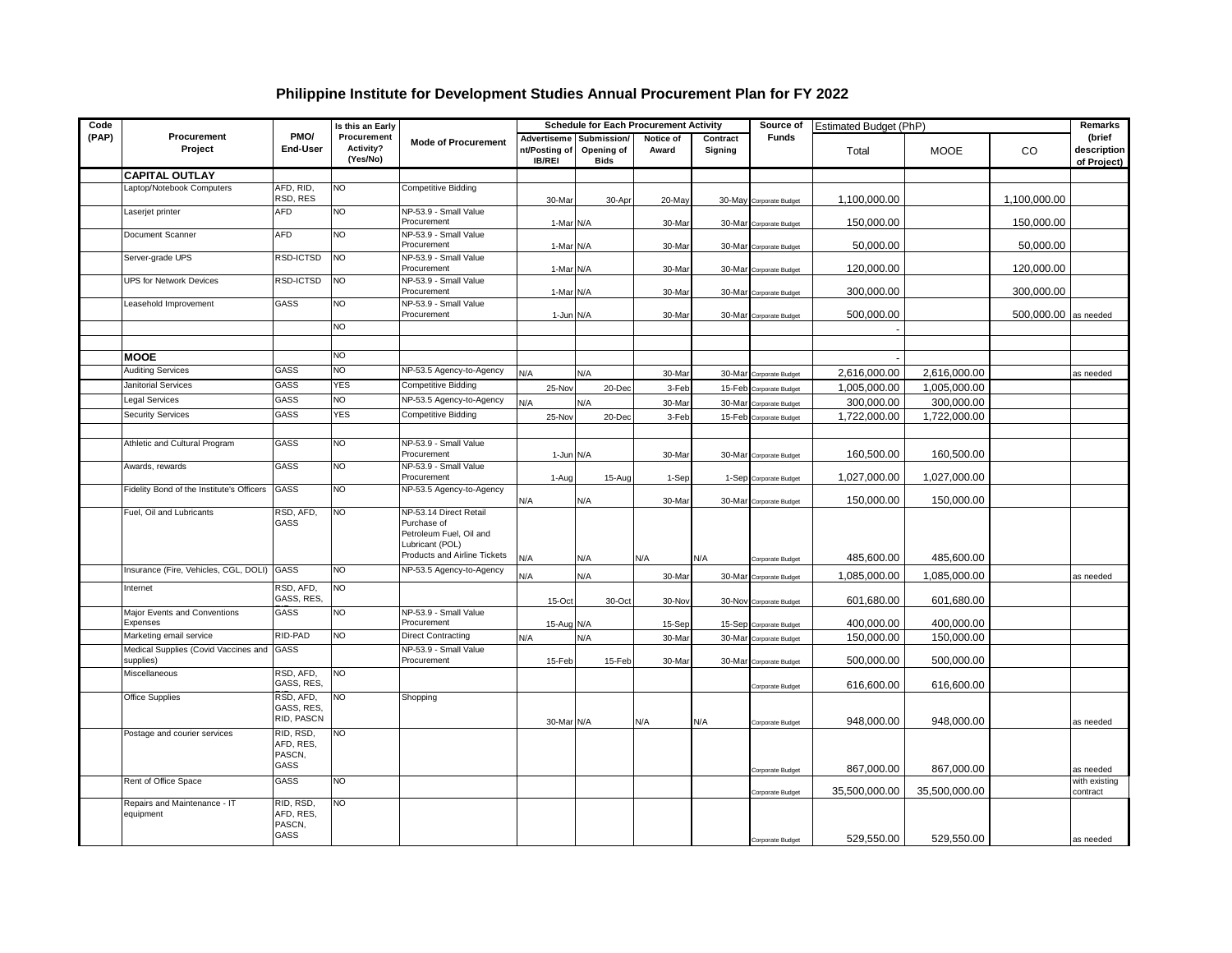| Code  |                                                                           |                        | Is this an Early                     |                                       | <b>Schedule for Each Procurement Activity</b> |                                                      |                    | Source of<br>Estimated Budget (PhP) |                         |              |              | Remarks |                                      |
|-------|---------------------------------------------------------------------------|------------------------|--------------------------------------|---------------------------------------|-----------------------------------------------|------------------------------------------------------|--------------------|-------------------------------------|-------------------------|--------------|--------------|---------|--------------------------------------|
| (PAP) | Procurement<br>Project                                                    | PMO/<br>End-User       | Procurement<br>Activity?<br>(Yes/No) | <b>Mode of Procurement</b>            | nt/Posting of<br><b>IB/REI</b>                | Advertiseme Submission/<br>Opening of<br><b>Bids</b> | Notice of<br>Award | Contract<br>Signing                 | Funds                   | Total        | <b>MOOE</b>  | CO.     | (brief<br>description<br>of Project) |
|       | Repairs and Maintenance - Motor<br>Vehicles                               | RID, RSD,<br>AFD, RES, | NO.                                  |                                       |                                               |                                                      |                    |                                     |                         |              |              |         |                                      |
|       |                                                                           | PASCN,                 |                                      |                                       |                                               |                                                      |                    |                                     |                         |              |              |         |                                      |
|       |                                                                           | GASS                   |                                      |                                       |                                               |                                                      |                    |                                     | Corporate Budget        | 560,800.00   | 560,800.00   |         | as needed                            |
|       | Repairs and Maintenance - Office and<br>Other Leasehold Improvements      | RID, RSD,<br>AFD, RES, | <b>NO</b>                            |                                       |                                               |                                                      |                    |                                     |                         |              |              |         |                                      |
|       |                                                                           | PASCN,                 |                                      |                                       |                                               |                                                      |                    |                                     |                         |              |              |         |                                      |
|       |                                                                           | GASS                   |                                      |                                       |                                               |                                                      |                    |                                     | Corporate Budget        | 830,000.00   | 830,000.00   |         | as needed                            |
|       | Representation Expenses/Meetings                                          | RID, RSD,<br>AFD, RES, | <b>NO</b>                            |                                       |                                               |                                                      |                    |                                     |                         |              |              |         |                                      |
|       |                                                                           | PASCN,                 |                                      |                                       |                                               |                                                      |                    |                                     |                         |              |              |         |                                      |
|       |                                                                           | GASS                   |                                      |                                       |                                               |                                                      |                    |                                     | Corporate Budget        | 2,403,605.00 | 2,403,605.00 |         | as needed                            |
|       | Semi-Expendable Books and<br>Equipment                                    | RID, RSD,<br>AFD, RES, | <b>NO</b>                            | NP-53.9 - Small Value<br>Procurement  |                                               |                                                      |                    |                                     |                         |              |              |         |                                      |
|       |                                                                           | PASCN,                 |                                      |                                       |                                               |                                                      |                    |                                     |                         |              |              |         |                                      |
|       |                                                                           | GASS                   |                                      |                                       | 30-May N/A                                    |                                                      | 30-Jun             |                                     | 30-Jun Corporate Budget | 356,740.00   | 356,740.00   |         |                                      |
|       | Subscriptions to Magazines, Online<br>Journal, ICT Software, OD and other | RID, RSD,<br>AFD, RES, | <b>NO</b>                            | NP-53.9 - Small Value<br>Procurement  |                                               |                                                      |                    |                                     |                         |              |              |         |                                      |
|       | Software Licenses                                                         | PASCN,                 |                                      |                                       |                                               |                                                      |                    |                                     |                         |              |              |         |                                      |
|       |                                                                           | GASS                   |                                      |                                       | 30-May N/A                                    |                                                      | 30-Jun             |                                     | 30-Jun Corporate Budget | 7,304,240.58 | 7,304,240.58 |         |                                      |
|       |                                                                           |                        |                                      |                                       |                                               |                                                      |                    |                                     |                         |              |              |         |                                      |
|       | <b>Telephone Expenses</b>                                                 | RID, RSD,<br>AFD, RES, | NO.                                  |                                       |                                               |                                                      |                    |                                     |                         |              |              |         |                                      |
|       |                                                                           | PASCN,                 |                                      |                                       |                                               |                                                      |                    |                                     |                         |              |              |         |                                      |
|       |                                                                           | GASS                   |                                      |                                       |                                               |                                                      |                    |                                     | Corporate Budget        | 809,142.00   | 809,142.00   |         |                                      |
|       | <b>Travelling Expenses</b>                                                | RID, RSD,<br>AFD, RES, | <b>NO</b>                            | NP-53.14 Direct Retail<br>Purchase of |                                               |                                                      |                    |                                     |                         |              |              |         |                                      |
|       |                                                                           | PASCN,                 |                                      | Petroleum Fuel, Oil and               |                                               |                                                      |                    |                                     |                         |              |              |         |                                      |
|       |                                                                           | GASS                   |                                      | Lubricant (POL)                       | N/A                                           | N/A                                                  | N/A                | N/A                                 | Corporate Budget        | 4,943,000.00 | 4,943,000.00 |         |                                      |
|       | Electricity                                                               | GASS                   | <b>NO</b>                            |                                       |                                               |                                                      |                    |                                     | Corporate Budget        | 1,820,000.00 | 1,820,000.00 |         | GPPB Res 19-<br>2006                 |
|       | Water                                                                     | GASS                   | <b>NO</b>                            |                                       |                                               |                                                      |                    |                                     | Corporate Budget        | 120,000.00   | 120,000.00   |         | GPPB Res 19-<br>2006                 |
|       | Seminars/Trainings                                                        | RID-PAD                | <b>NO</b>                            |                                       |                                               |                                                      |                    |                                     | Corporate Budget        |              |              |         |                                      |
|       | Annual Public Policy Conference<br>virtual)                               | RID-PAD                | N <sub>O</sub>                       | NP-53.9 - Small Value<br>Procurement  | 30-May N/A                                    |                                                      | 30-Jur             |                                     | 30-Jun Corporate Budget | 99,000.00    | 99,000.00    |         |                                      |
|       | <b>DPRM</b> activities                                                    | RID-PAD                | <b>NO</b>                            | NP-53.9 - Small Value                 |                                               |                                                      |                    |                                     |                         |              |              |         |                                      |
|       |                                                                           | RID-PAD                | <b>NO</b>                            | Procurement<br>NP-53.9 - Small Value  | 30-May N/A                                    |                                                      | 30-Jun             |                                     | 30-Jun Corporate Budget | 21,000.00    | 21,000.00    |         |                                      |
|       | PIDS Public Seminars (virtual)                                            |                        |                                      | Procurement                           | 30-May N/A                                    |                                                      | 30-Jun             |                                     | 30-Jun Corporate Budget | 30,000.00    | 30,000.00    |         |                                      |
|       | PIDS-CPBRB Legislators Forum                                              | RID-PAD                | <b>NO</b>                            | NP-53.9 - Small Value                 |                                               |                                                      |                    |                                     |                         |              |              |         |                                      |
|       | Series & PIDS -SEPO<br>PIDS-MinDA Policy Forum (virtual)                  | RID-PAD                | N <sub>O</sub>                       | Procurement<br>NP-53.9 - Small Value  | 30-May N/A                                    |                                                      | 30-Jun             |                                     | 30-Jun Corporate Budget | 20,000.00    | 20,000.00    |         |                                      |
|       |                                                                           |                        |                                      | Procurement                           | 30-May N/A                                    |                                                      | 30-Jur             |                                     | 30-Jun Corporate Budget | 50,000.00    | 50,000.00    |         |                                      |
|       | Press Conferences (kickoff)                                               | RID-PAD                | <b>NO</b>                            | NP-53.9 - Small Value                 |                                               |                                                      |                    |                                     |                         |              |              |         |                                      |
|       | Other Trainings/Seminars (Staff                                           | RID, RSD,              | NO                                   | Procurement<br>NP-53.9 - Small Value  | 30-May N/A                                    |                                                      | 30-Jun             |                                     | 30-Jun Corporate Budget | 15,000.00    | 15,000.00    |         |                                      |
|       | development/Skills enhancement)                                           | AFD, RES,              |                                      | Procurement                           |                                               |                                                      |                    |                                     |                         |              |              |         |                                      |
|       |                                                                           | PASCN,<br>GASS         |                                      |                                       |                                               |                                                      |                    |                                     |                         |              |              |         |                                      |
|       |                                                                           |                        | <b>NO</b>                            |                                       | 30-May N/A                                    |                                                      | 30-Jur             |                                     | 30-Jun Corporate Budget | 1,776,500.00 | 1,776,500.00 |         |                                      |
|       | <b>Printing of Publications</b>                                           |                        | NO                                   |                                       |                                               |                                                      |                    |                                     |                         |              |              |         |                                      |
|       | Policy Notes                                                              | RID-PCD                | NO                                   | NP-53.9 - Small Value                 |                                               |                                                      |                    |                                     |                         |              |              |         |                                      |
|       |                                                                           |                        |                                      | Procurement                           | 30-May N/A                                    |                                                      | 30-Jur             |                                     | 30-Jun Corporate Budget | 280,000.00   | 280,000.00   |         |                                      |
|       | Development Research News                                                 | RID-PCD                | <b>NO</b>                            | NP-53.9 - Small Value<br>Procurement  | 30-May N/A                                    |                                                      | 30-Jun             |                                     | 30-Jun Corporate Budget | 100,000.00   | 100,000.00   |         |                                      |
|       | Research Papers                                                           | RID-PCD                | S                                    | NP-53.9 - Small Value                 |                                               |                                                      |                    |                                     |                         |              |              |         |                                      |
|       | Philippine Journal of Development                                         | RID-PCD                | <b>NO</b>                            | Procurement<br>NP-53.9 - Small Value  | 30-May N/A                                    |                                                      | 30-Jur             | 30-Jun                              | Corporate Budget        | 710,000.00   | 710,000.00   |         |                                      |
|       |                                                                           |                        |                                      | Procurement                           | 30-May N/A                                    |                                                      | 30-Jun             |                                     | 30-Jun Corporate Budget | 220,000.00   | 220,000.00   |         |                                      |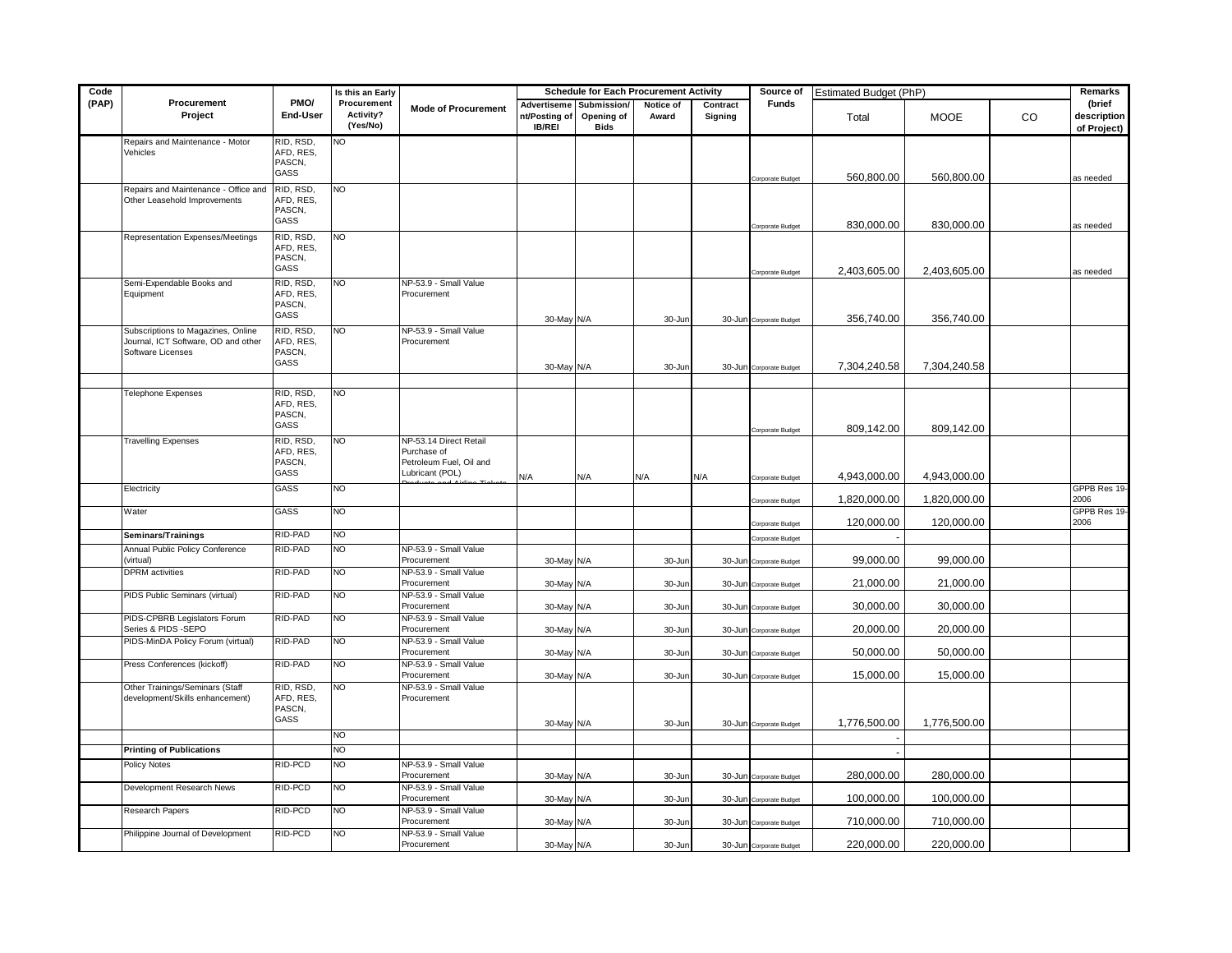| Code  |                                                                                                                                                       |                                          | Is this an Early                     |                                      | <b>Schedule for Each Procurement Activity</b> |                                          |                    |                     | Source of<br>Estimated Budget (PhP)                |               |                         |    | Remarks                              |
|-------|-------------------------------------------------------------------------------------------------------------------------------------------------------|------------------------------------------|--------------------------------------|--------------------------------------|-----------------------------------------------|------------------------------------------|--------------------|---------------------|----------------------------------------------------|---------------|-------------------------|----|--------------------------------------|
| (PAP) | Procurement<br>Project                                                                                                                                | PMO/<br>End-User                         | Procurement<br>Activity?<br>(Yes/No) | <b>Mode of Procurement</b>           | Advertiseme<br>nt/Posting of<br><b>IB/REI</b> | Submission/<br>Opening of<br><b>Bids</b> | Notice of<br>Award | Contract<br>Signing | <b>Funds</b>                                       | Total         | <b>MOOE</b>             | CO | (brief<br>description<br>of Project) |
|       | <b>Books</b>                                                                                                                                          | RID-PCD                                  | NO.                                  | NP-53.9 - Small Value<br>Procurement | 30-May N/A                                    |                                          | 30-Jun             |                     | 30-Jun Corporate Budget                            | 615,000.00    | 615,000.00              |    |                                      |
|       | Economic Policy Monitor                                                                                                                               | RID-PCD                                  | ΖŌ                                   | NP-53.9 - Small Value<br>Procurement | 30-May N/A                                    |                                          | 30-Jur             | 30-Jun              | Corporate Budget                                   | 310,000.00    | 310,000.00              |    |                                      |
|       | <b>APPC Proceedings</b>                                                                                                                               | RID-PCD                                  | NO                                   | NP-53.9 - Small Value<br>Procurement | 30-May N/A                                    |                                          | 30-Jun             |                     | 30-Jun Corporate Budget                            | 150,000.00    | 150,000.00              |    |                                      |
|       | Annual Report                                                                                                                                         | RID-PCD                                  | NO <sub>1</sub>                      | NP-53.9 - Small Value<br>Procurement | 30-May N/A                                    |                                          | 30-Jur             |                     | 30-Jun Corporate Budget                            | 220,000.00    | 220,000.00              |    |                                      |
|       | PIDS Publications flyer                                                                                                                               | RID-PCD                                  | <b>NO</b>                            | NP-53.9 - Small Value<br>Procurement |                                               |                                          |                    |                     |                                                    | 18,000.00     |                         |    |                                      |
|       | Other Printing and Publication<br>Expenses                                                                                                            | RID, RSD,<br>AFD, RES,<br>PASCN,<br>GASS | NO                                   | NP-53.9 - Small Value<br>Procurement | 30-May N/A<br>30-May N/A                      |                                          | 30-Jun<br>30-Jun   |                     | 30-Jun Corporate Budget<br>30-Jun Corporate Budget | 189,500.00    | 18,000.00<br>189,500.00 |    |                                      |
|       |                                                                                                                                                       |                                          |                                      |                                      |                                               |                                          |                    |                     |                                                    |               |                         |    |                                      |
|       | <b>Consultancy services</b>                                                                                                                           |                                          |                                      |                                      |                                               |                                          |                    |                     |                                                    |               |                         |    |                                      |
|       | <b>Tier 2 studies</b>                                                                                                                                 |                                          |                                      |                                      |                                               |                                          |                    |                     |                                                    |               |                         |    |                                      |
|       | Pantawid Pamilya Impact Evaluation<br>(4th Wave): Regression<br>Discontinuity Study (main study)                                                      | <b>RES</b>                               | NO                                   | <b>Competitive Bidding</b>           | 15-May                                        | 30-May                                   | 15-Jun             |                     | 30-Jun Corporate Budget                            | 28,301,000.00 | 28,301,000.00           |    |                                      |
|       | 2023 Study on Assessing Innovation in RES<br>Philippine Business and Industry                                                                         |                                          | N <sub>O</sub>                       | <b>Competitive Bidding</b>           | 15-May                                        | 30-May                                   | 15-Jun             |                     | 30-Jun Corporate Budget                            | 46,000,000.00 | 46,000,000.00           |    |                                      |
|       | Tier 1 studies                                                                                                                                        |                                          |                                      |                                      |                                               |                                          |                    |                     |                                                    |               |                         |    |                                      |
|       | Pantawid Pamilya Impact Evaluation<br>(4th Wave): RCT Cohort Study<br>(Survey Firm)                                                                   | <b>RES</b>                               | NO                                   | <b>Competitive Bidding</b>           | 15-May                                        | 30-May                                   | 15-Jur             |                     | 30-Jun Corporate Budget                            | 9,900,000.00  | 9,900,000.00            |    |                                      |
|       | Pantawid Pamilya Impact Evaluation<br>(4th Wave): RCT Cohort Study<br>(Individual Consultant)                                                         | <b>RES</b>                               | ΝO                                   | NP-53.9 - Small Value<br>Procurement | 30-Mar N/A                                    |                                          | 15-Apr             |                     | 30-Apr Corporate Budget                            | 527,100.00    | 527,100.00              |    |                                      |
|       | Mapping the supply of health and<br>education facilities and services<br>accessed by Pantawid Pamilya<br>beneficiaries                                | <b>RES</b>                               | <b>NO</b>                            | NP-53.9 - Small Value<br>Procurement | 30-Mar N/A                                    |                                          | 15-Apr             |                     | 30-Apr Corporate Budget                            | 418,200.00    | 418,200.00              |    |                                      |
|       | Towards a Holistic Approach to<br>Philippine Education System<br>Development<br>- Year 2                                                              | <b>RES</b>                               | ΖŌ                                   | NP-53.9 - Small Value<br>Procurement | 30-Mar N/A                                    |                                          | 15-Apr             |                     | 30-Apr Corporate Budget                            | 852,000.00    | 852,000.00              |    |                                      |
|       | Is the 4Ps targeting and reaching the<br>"right" beneficiaries? An assessment of<br>the veracity of the list of Pantawid<br>Pamilya/4Ps beneficiaries | <b>RES</b>                               | NO                                   | <b>Competitive Bidding</b>           |                                               |                                          |                    |                     |                                                    | 8,250,000.00  | 8,250,000.00            |    |                                      |
|       | Evaluation of the Governance                                                                                                                          | <b>RES</b>                               | NO.                                  | NP-53.9 - Small Value                | 15-May                                        | 30-May                                   | 15-Jun             |                     | 30-Jun Corporate Budget                            |               |                         |    |                                      |
|       | Framework for Metropolitan<br>Arrangements<br>in the Philippines                                                                                      |                                          |                                      | Procurement                          | 30-Mar N/A                                    |                                          | 15-Apr             |                     | 30-Apr Corporate Budget                            | 578,400.00    | 578,400.00              |    |                                      |
|       | How modern is Philippine agriculture?<br>A quarter century of agriculture<br>and fisheries modernisation under<br>AFMA - Year II                      | <b>RES</b>                               | NO                                   | NP-53.9 - Small Value<br>Procurement | 30-Mar N/A                                    |                                          | 15-Apr             |                     | 30-Apr Corporate Budget                            | 1,136,000.00  | 1,136,000.00            |    |                                      |
|       | Implications of Lifting the Open-pit<br>Minina                                                                                                        | <b>RES</b>                               | NO                                   | NP-53.9 - Small Value<br>Procurement | 30-Mar N/A                                    |                                          | 15-Apr             |                     | 30-Apr Corporate Budget                            | 626,400.00    | 626,400.00              |    |                                      |
|       | Power disruptions in the Philippines:<br>characteristics, trends, causes                                                                              | <b>RES</b>                               | NO                                   | NP-53.9 - Small Value<br>Procurement | 30-Mar N/A                                    |                                          | 15-Apr             |                     | 30-Apr Corporate Budget                            | 280,000.00    | 280,000.00              |    |                                      |
|       | Process Evaluation of the Deployment<br>of Foreign Service Posts and<br>Attaches of Certain Government<br>Agencies                                    | <b>RES</b>                               | NO                                   | NP-53.9 - Small Value<br>Procurement |                                               |                                          |                    |                     |                                                    |               |                         |    |                                      |
|       | PASCN studies on trade and labor                                                                                                                      | <b>RES</b>                               | NO.                                  | NP-53.9 - Small Value                | 30-Mar N/A                                    |                                          | 15-Apr             |                     | 30-Apr Corporate Budget                            | 1,397,500.00  | 1,397,500.00            |    |                                      |
|       | migration issues in Asia-Pacific                                                                                                                      |                                          |                                      | Procurement                          | 30-Mar N/A                                    |                                          | 15-Apr             |                     | 30-Apr Corporate Budget                            | 2,000,000.00  | 2,000,000.00            |    |                                      |